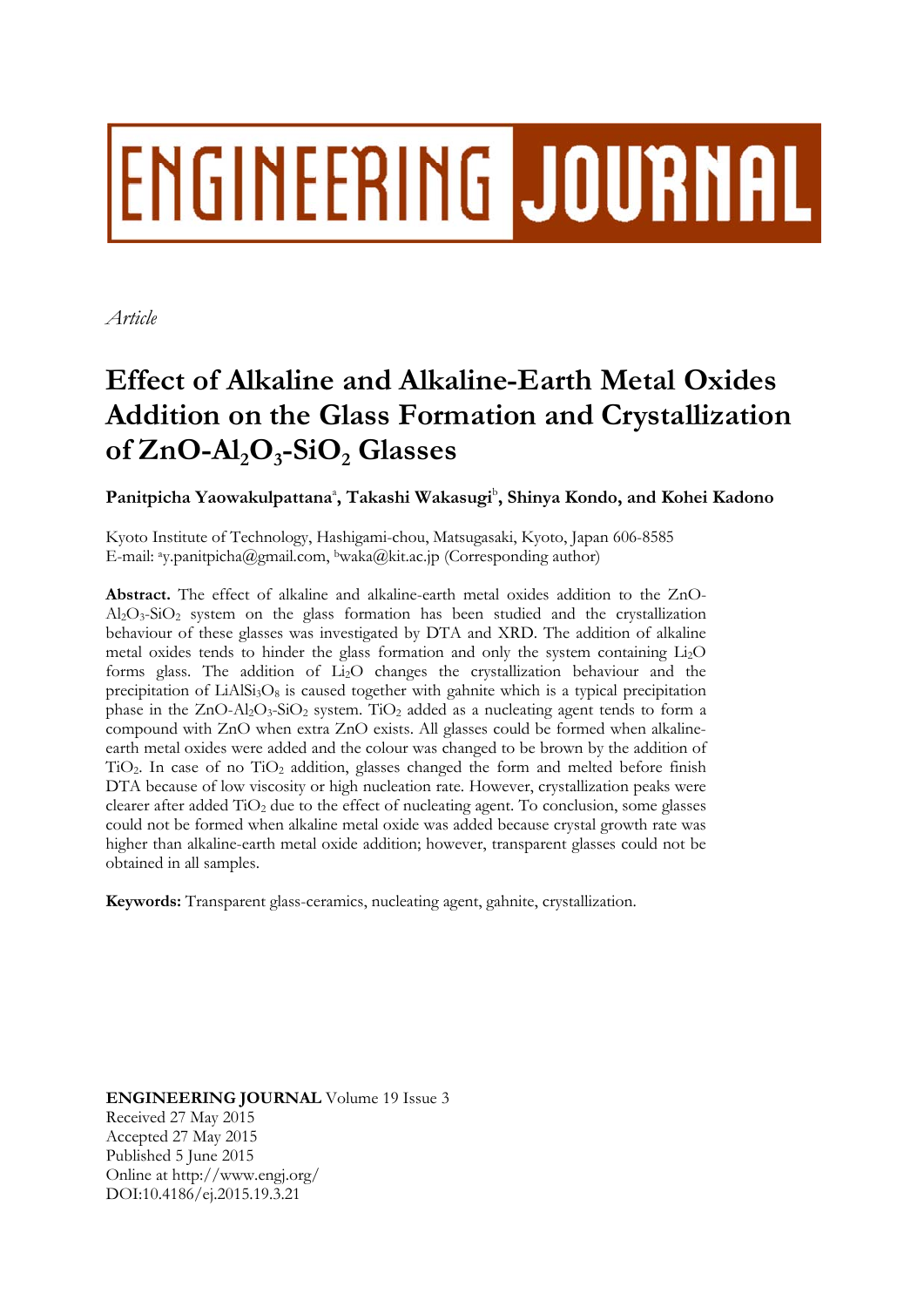#### **1. Introduction**

Transparent glass-ceramics are attractive materials as optical advices because they have both the good formability of glasses and excellent optical properties of crystals. The size of crystals in transparent glassceramics must be smaller than the wavelength of visible light to reduce the scattering of light at the interface of crystals. For this purpose, glasses showing volume crystallization are desired because the growth of crystals is hindered by the other crystals around them so that the size of crystals can be controlled by the number density of nuclei. In addition, some nucleating agents (such as  $TiO<sub>2</sub>$ ,  $ZrO<sub>2</sub>$ ,  $P<sub>2</sub>O<sub>5</sub>$ ,  $Cr_2O_3$ , etc.) are required to increase the number density of nuclei. One of the authors researched about the nucleation behaviour of  $N_{a2}O-SiO_2$  glass with 2 mol% of  $ZrO_2$  as a nucleating agent and found the shift of Tc to higher temperature because of the increase of viscosity by the addition of  $ZrO<sub>2</sub>$  [1]. Rezvami investigated the effects of Cr<sub>2</sub>O<sub>3</sub>, Fe<sub>2</sub>O<sub>3</sub>, and TiO<sub>2</sub> as nucleating agents on the crystallization behaviour of  $SiO_2-Al_2O_3-CaO-MgO$  (R<sub>2</sub>O) glass by DTA, XRD, and SEM [2]. They found that TiO<sub>2</sub> and Fe<sub>2</sub>O<sub>3</sub> with 3 wt% of Cr<sub>2</sub>O<sub>3</sub> prevent the phase separation and the crystallization in glass specimens. Morimoto and Kuriyama reported that the addition of more than 5 wt% of  $TiO<sub>2</sub>$  with small amount of  $R<sub>2</sub>O+RO$  leads to phase-separation because ionic radius of Ti<sup>4+</sup> is larger than Si<sup>4+</sup> [3]. At lower temperatures than glass transition temperature  $(T_g)$ , Ti<sup>4+</sup> prefers octahedral or cubic coordination. On the other hand, Ti<sup>4+</sup> was four-fold coordinated at higher temperatures than  $T_g$ . In addition,  $Ti^{4+}$  becomes six-fold coordination as nucleation occurred. Tammann et al reported that if the viscosity at  $T_m$  is higher, the crystallization ability becomes lower [4].

Moreover, the relationships of  $T_g$  and temperatures with maximum nucleation rate ( $T_{\text{max}}$ ) or crystal growth rate  $(U_{\text{max}})$  has been studied in many publications. Fokin et al plotted the maximum crystal growth rate (U<sub>max</sub>) versus reduced glass transition,  $T_{gr}$  (=T<sub>g</sub>/T<sub>m</sub> where T<sub>m</sub> is melting temperature) for 20 Silicate glasses and confirmed the hypothesis the maximum nucleation rate  $(I_{max})$  decreased with  $T_{gr}$  [5, 6]. And they compared  $U_{\text{max}}$  with theoretical predictions [7]. As the results,  $U_{\text{max}}$  dropped with increase of  $T_{\text{gr}}$ because of the increased of viscosity at Tmax, together with the decrease in thermodynamic driving force. In addition, these results are good correlation between theory and experiment, and also show that the screw dislocation growth model is a good estimation to describe crystal growth in silicate glass. They also researched about the relationships between  $I_{max}$  and  $T_{gr}$  of glass-forming liquids [8]. They concluded that the increase of  $T_{gr}$  leads to decrease in I<sub>max</sub> or increase of  $T_{max}$  which are correlated with calculations and experimental data. Differential thermal analysis (DTA) is used widely to investigate crystallization behaviour of glasses [9-12]. There are three main characteristics of DTA curves: first is small endothermic peak corresponds to  $T_g$ , second is sharp exothermic peaks represents for crystallization peak temperature  $(T_c)$  of glass, and last is broad endothermic peak at high temperature due to the formation of liquid phase.

Gupta et al studied primary crystallization behaviour of  $K_2O-SiO_2-LiF-MgF_2-MgO$  glasses with and without 1.2 wt% of CaF<sub>2</sub> addition by DTA, SEM, and XRD [13]. Their results showed that initial of T<sub>c</sub> shifted to lower temperature because of the increase of number of nuclei and later shifted to higher temperature because crystal grows during DTA. Wakasugi et al presented that pre-DTA heat-treatment should be carried out at low enough temperature where only nucleation occur [1].

The effect of crystal sizes on crystallization temperature has also been researched. Fokin et al researched about the dependence of crystal/liquid surface energy on the temperature and size for two Silicate glasses ( $Li_2O.2SiO_2$  and  $Na_2O.2CaO.3SiO_2$ ) by using Tolman's equation to calculate size dependent surface tension [14]. As a result, surface energy decreases with temperature and the increase of surface energy is caused by the change of crystal size. The value of temperature dependence on surface energy is close to theoretical predictions; therefore, Tolman parameter was chosen. Cabral reported on the critical cooling rate ( $q_{cr}$ ) of seven Silicate Glass samples [15]. The results showed that  $T_c$  varied about 50 - 60 $\degree$ C with the change of cooling rate of  $10 - 20$ °C/min. Moreover, the materials of crucible (such as Pt, C, and  $Al_2O_3$ ) also affected to T<sub>c</sub>.

As we know that main component for glass production is  $SiO<sub>2</sub>$  which acts as glass former; therefore, they were used in many glass systems. Here are some examples; Roskosz et al investigated nucleation and crystal growth in CAS (CaO-Al<sub>2</sub>O<sub>3</sub>-SiO<sub>2</sub>) system which is a good choice because glass-forming region is wide [16]. It is true that the mobility of network-modifying cation controls the composition and structure of nucleating phases which implies that viscosity controlled by network formers is not an important parameter for nucleation. Wittman et al studied on surface nucleation and growth of Anorthite  $(CaO.A<sub>2</sub>O<sub>3</sub>.2SiO<sub>2</sub>)$  glass [17]. The results showed that surface nucleation occurs and the crystal grew towards the centre. This indicated that the interfacial rearrangements controls crystal growth of isolated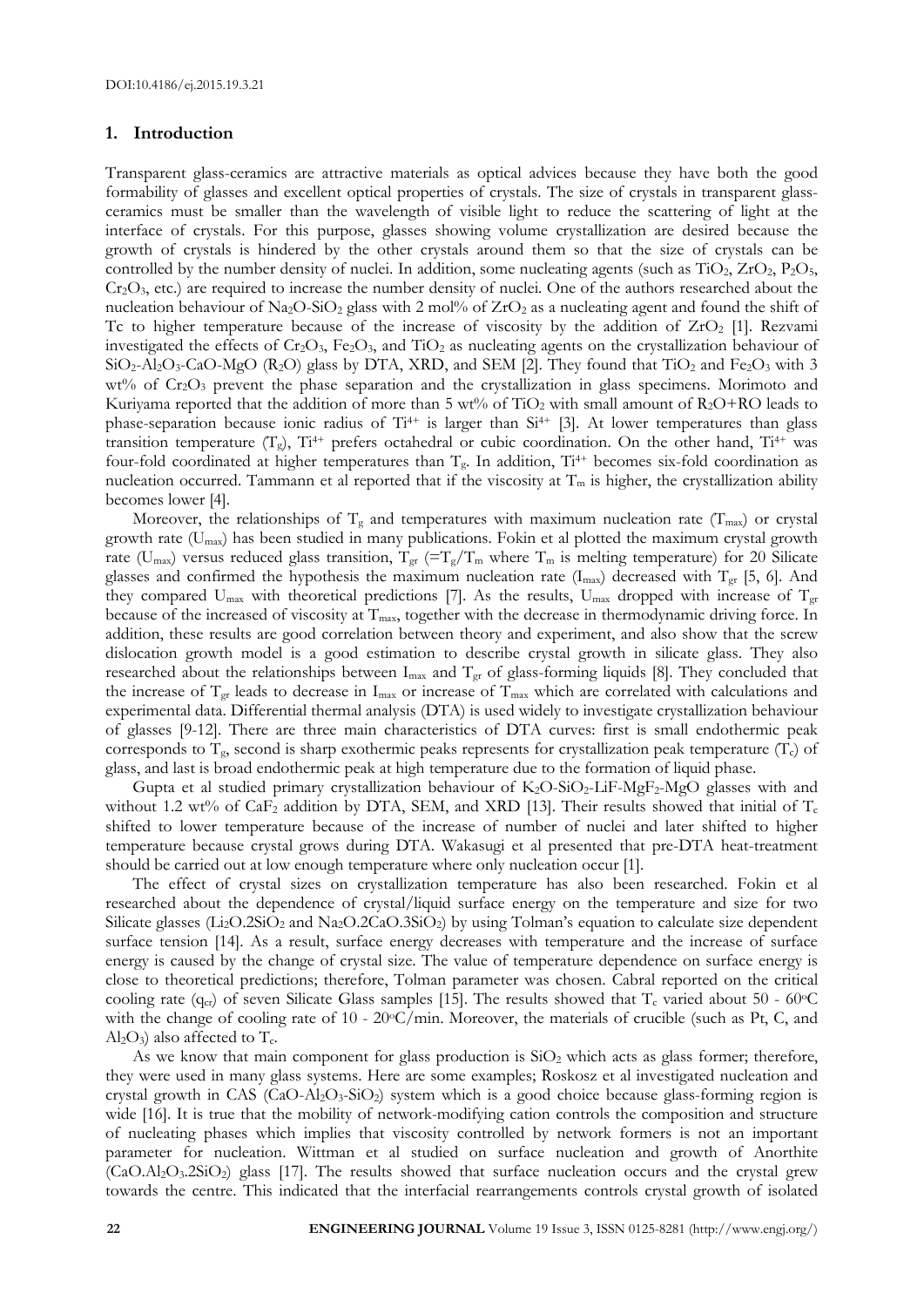crystal on the surface but the long-range diffusion is not the main subject in this study. Patridge et al reported that the surface crystallization of ZAS glasses was hindered by the ambient vapour which does not contain  $O_2$  or H<sub>2</sub>O [18]. Ray and Day measured the q<sub>cr</sub> for five compositions in the BaO-TiO<sub>2</sub>-SiO<sub>2</sub> system and presented that the tendency for glass formation increases with the increase of Silica content [19]. Potapov reported that adding Na<sub>2</sub>O less than 30% instead of L<sub>i2</sub>O in Lithium Disilicate (LS<sub>2</sub>) affected the nucleation rate to decrease without affecting the crystal growth [20].

Preparation of transparent glass ceramics was reported for various systems. Pinckney introduced K2O about 10 - 20 wt% to the  $ZnO-Al<sub>2</sub>O<sub>3</sub>-SiO<sub>2</sub>$  (ZAS) system and highly transparent glass ceramics with crystallinity about 10 - 25% were obtained, in which small ZnO crystals of 5 - 20 nm precipitated [21]. However, samples became translucent when crystallinity was greater than 25%. Hou et al. showed that in ZAS system with 3 wt% of Li<sub>2</sub>O, 5 wt% of TiO<sub>2</sub>, and 0.5 wt% of Sb<sub>2</sub>O<sub>3</sub>, transparent glass ceramics containing gahnite as a major phase were obtained [22]. It is mentioned that quartz became the main phase after the heat-treatment at higher than  $1100^{\circ}$ C, and samples lost their transparency because of the scattering at the interface of  $SiO<sub>2</sub>$  crystals.

Since high temperature is required to melt ZAS glasses (> 1550 °C) [23], it is desired to lower the processing temperature by using some additives as a flux. In this paper, the effect of alkaline and alkalineearth metal oxides on the glass formation for  $ZnO-Al<sub>2</sub>O<sub>3</sub>$ –SiO<sub>2</sub> glasses with TiO<sub>2</sub> as nucleating agent were investigated, and the effect on crystallization mechanism was discussed.

#### **2. Experimental Procedures**

The chemical compositions of samples with adding alkaline and alkaline-earth metal oxides were given in Table 1 and Table 2, respectively.  $20ZnO·20Al<sub>2</sub>O<sub>3</sub>·60SiO<sub>2</sub>$  (mol%) was chosen as the base glass (20AZ). TiO<sub>2</sub> was introduced as a nucleating agent. Alkaline metal oxides (such as Li<sub>2</sub>O, Na<sub>2</sub>O, and K<sub>2</sub>O) and alkaliearth metal oxides (CaO, SrO, BaO) were added as fluxing agents.

|           | ZnO | $Al_2O_3$ |    |   | $SiO2$ Li <sub>2</sub> O Na <sub>2</sub> O K <sub>2</sub> O |   | TiO <sub>2</sub> |
|-----------|-----|-----------|----|---|-------------------------------------------------------------|---|------------------|
| 20AZ      | 20  | 20        | 60 |   |                                                             |   |                  |
| 20AZ3Li   | 20  | 20        | 57 | 3 |                                                             |   |                  |
| 20AZ3Na   | 20  | 20        | 57 |   | 3                                                           |   |                  |
| 20AZ3K    | 20  | 20        | 57 |   |                                                             | 3 |                  |
| 20AZ6T    | 20  | 20        | 54 |   |                                                             |   | 6                |
| 20AZ3Li6T | 20  | 20        | 51 | 3 |                                                             |   | 6                |
| 20AZ3Na6T | 20  | 20        | 51 |   | 3                                                           |   | 6                |
| 20AZ3K6T  | 20  | 20        | 51 |   |                                                             | 3 | 6                |

Table 1. Glass compositions (mol%).

Table 2. Glass compositions (mol%).

|           | ZnO | $Al_2O_3$ SiO <sub>2</sub> CaO |        |   | SrO | <b>BaO</b> | TiO <sub>2</sub> |
|-----------|-----|--------------------------------|--------|---|-----|------------|------------------|
| 20AZ3Ca   | 20  | 20                             | $\sim$ | 3 |     |            |                  |
| 20AZ3Sr   | 20  | 20                             | 57     |   | 3   |            |                  |
| 20AZ3Ba   | 20  | 20                             | 57     |   |     | 3          |                  |
| 20AZ3Ca6T | 20  | 20                             | 51     | 3 |     |            | 6                |
| 20AZ3Sr6T | 20  | 20                             | 51     |   | 3   |            | 6                |
| 20AZ3Ba6T | 20  | 20                             | 51     |   |     | 2          |                  |

Batches with given compositions were mixed well and melted in a platinum crucible at 1600 °C for 2 hours. Afterwards, the melts were casted in a carbon mould and cooled rapidly to the room temperature. Casted samples were kept at temperature (675°C -825°C) for nucleation heat-treatment (NHT) for 24 hours, and their crystallization behaviour was studied by DTA instrument (Rigaku Thermo Plus TG 8120) with a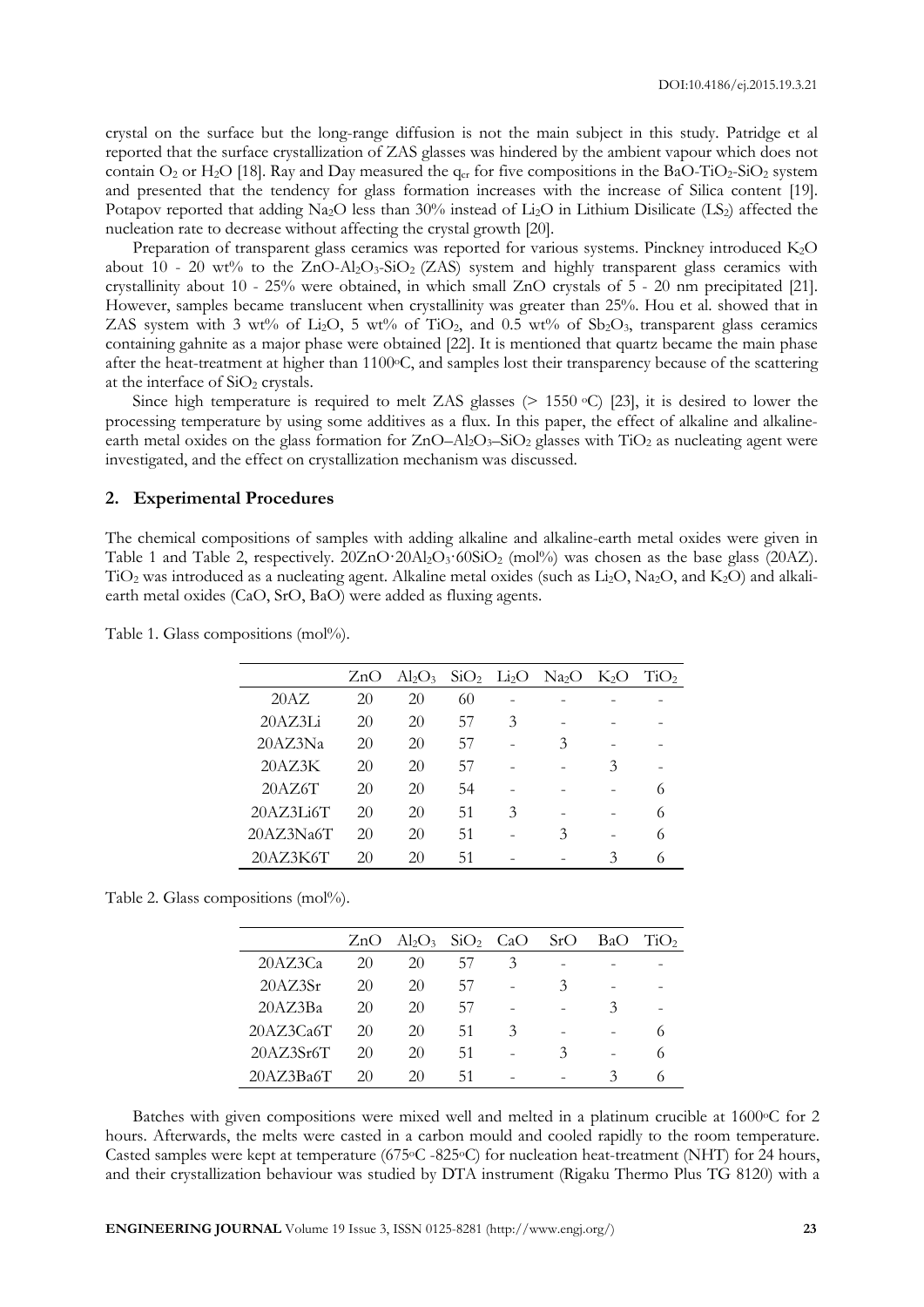heating rate of 10<sup>o</sup>C/min to 1200<sup>o</sup>C, using Al<sub>2</sub>O<sub>3</sub> powder as reference material in order to investigate the T<sub>g</sub> and  $T_c$  of them. Crystalline phases in the sample after crystallization were identified by X-ray diffraction (XRD) analysis (Rigaku RINT-2500V) using CuKα radiation with operating power 40 kV, 200 mA. The full width at half maximum (FHWM) peak of XRD was used to calculate crystal sizes by Scherrer's equation.

## **3. Results and Discussion**

The appearances of as-casted samples are shown in Table 3 and 4. According to Table 3, only 20AZ3Li and 20AZ3Li6T became glasses among samples containing alkaline metal oxides, and the others crystallized and became opaque. 20AZ3Li6T crystallized partially by surface crystallization and its glassy part had light yellow colour which is also shown in other glasses containing TiO<sub>2</sub>. This color is estimated to be caused by Ti3+ produced during melting [24]. According to Table 4, all samples containing alkaline-earth metal oxides did not crystallized and became glasses. Indeed, the decrease of viscosity by the addition of alkaline-earth metal oxides is smaller than alkaline metal oxides. In this case, addition of alkaline metal oxides (such as Na<sub>2</sub>O, K<sub>2</sub>O) accelerated the crystal growth rate to be higher than alkaline-earth metal oxides; therefore, glasses could not be formed.

| Code       | 20AZ                                                                                                                           | 20AZ3Li                                        | 20AZ3Na               | 20AZ3K   |
|------------|--------------------------------------------------------------------------------------------------------------------------------|------------------------------------------------|-----------------------|----------|
| Appearance | amorphous<br>norph.18<br>amorphous                                                                                             | amorphous<br>norph <sub>.18</sub><br>amorphous | amorphous             |          |
|            |                                                                                                                                |                                                |                       |          |
| Code       | 20AZ6T                                                                                                                         | 20AZ3Li6T                                      | 20AZ3Na6T             | 20AZ3K6T |
| Appearance | <b>WINNERSHEET/UNITED</b><br><b>AS NOT LARGE PROPERTY AS WELL INC.</b><br><b>NEED FIELD</b><br><b>NEW CARES</b><br>神経科科学協定会協定金 | imorphous                                      | ar<br>шs<br>amorphous |          |

Table 3. Appearances of as-casted glasses in case of the alkaline metal oxide addition.

Table 4. Appearances of as-casted glasses in case of the alkaline-earth metal oxide addition.

| Code       | 20AZ3Ca   | 20AZ3Sr      | 20AZ3Ba               |  |
|------------|-----------|--------------|-----------------------|--|
| Appearance | 20rph.    | morph        | $_{\text{NIS}}$<br>an |  |
| Code       | 20AZ3Ca6T | 20AZ3Sr6T    | 20AZ3Ba6T             |  |
| Appearance |           | <b>CLAAA</b> | w<br>ın               |  |

Figure 1 shows crystalline phases of as-casted samples which did not become glasses. In every sample, gahnite precipitated. Among alkaline metal oxides, generally, Li2O is the least effective to decrease the viscosity of glass melts. Therefore, the increase of crystal growth rate by the decrease of viscosity would be a reason why glass was not obtained for the samples containing Na2O or K2O.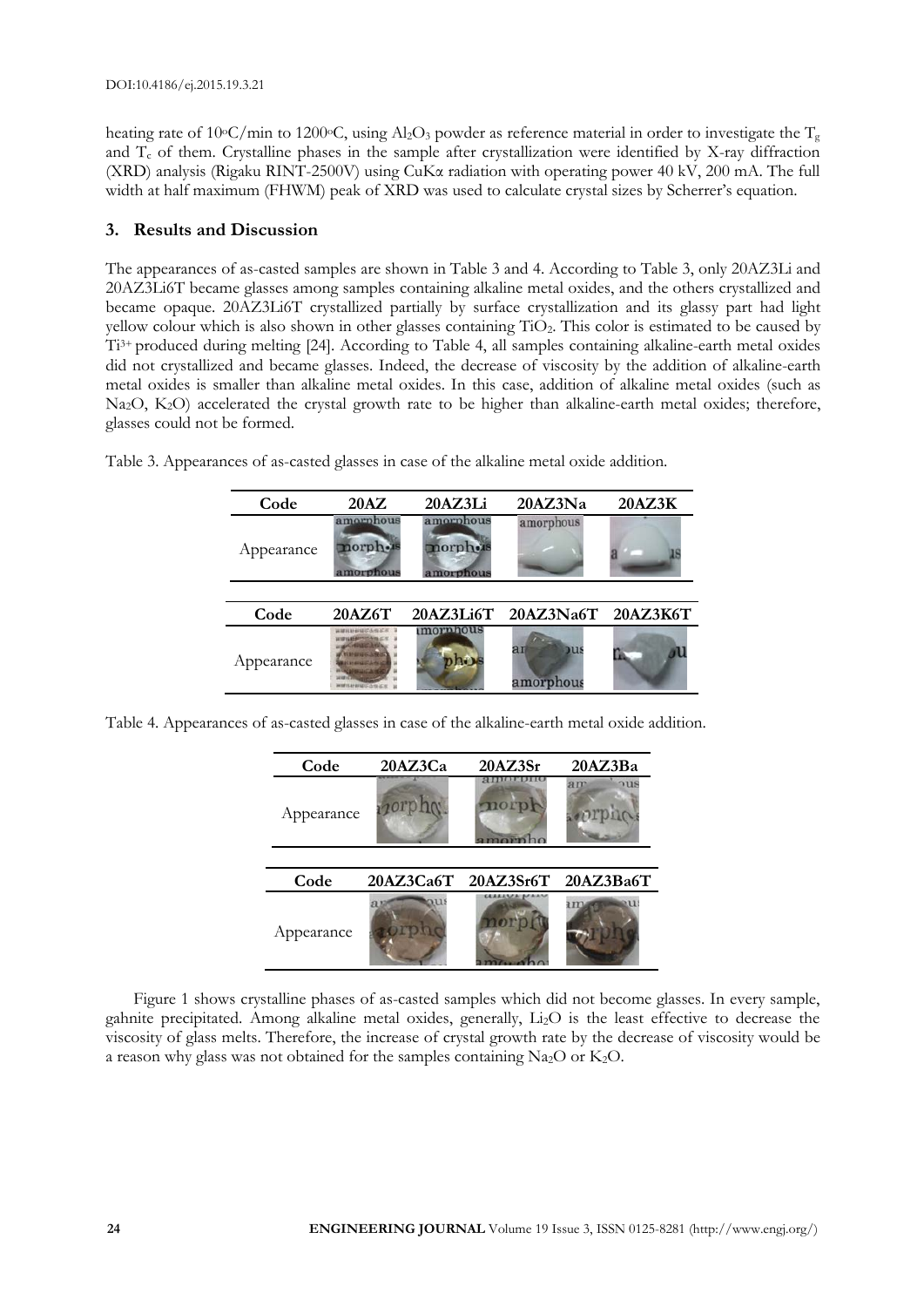

Fig. 1. XRD patterns of as-casted samples before DTA of 20AZ3Na, 20AZ3Na6T, 20AZ3K, and 20AZ3K6T, respectively.

Crystallization behaviours of base glass samples, for which various NHT was performed, were studied by DTA apparatus. It is reported that the nucleation of gahnite proceeds during NHT. [25] The XRD patterns of samples after DTA are shown in Fig. 2. Precipitation of gahnite  $(ZnAl_2O_4)$  and quartz  $(SiO_2)$ was observed. The intensity of quartz depends on the NHT temperature because the increase of nuclei promotes the precipitation of gahnite, which hinders the precipitation of quartz and becomes vigorous at higher than 750 °C. The increase of nucleation rate of gahnite at these temperatures would be a reason of this behaviour. Crystalline phases precipitated in heat-treated 20AZ3Li and 20AZ3Li6T during DTA were shown in Fig. 3 and 4, respectively. Introduction of Li2O into the system caused the precipitation of lithium aluminium silicate  $(LiAISi<sub>3</sub>O<sub>8</sub>)$  as a main phase instead of gahnite. No precipitation of such alkaline aluminosilicate phase was observed when Na<sub>2</sub>O or K<sub>2</sub>O was added, and it was found that introducing small amount of Li2O has much effective on the crystallization process. A split of crystallization peak was observed for 20AZ3Li in DTA measurement though 20AZ showed a single peak. This also means the change of crystallization behaviour by the addition of Li<sub>2</sub>O. In this system,  $ZnTiO<sub>3</sub>$  and willemite ( $ZnSiO<sub>4</sub>$ ) also precipitated as minor phases.



Fig. 2. XRD patterns of 20AZ at various NHT temperatures.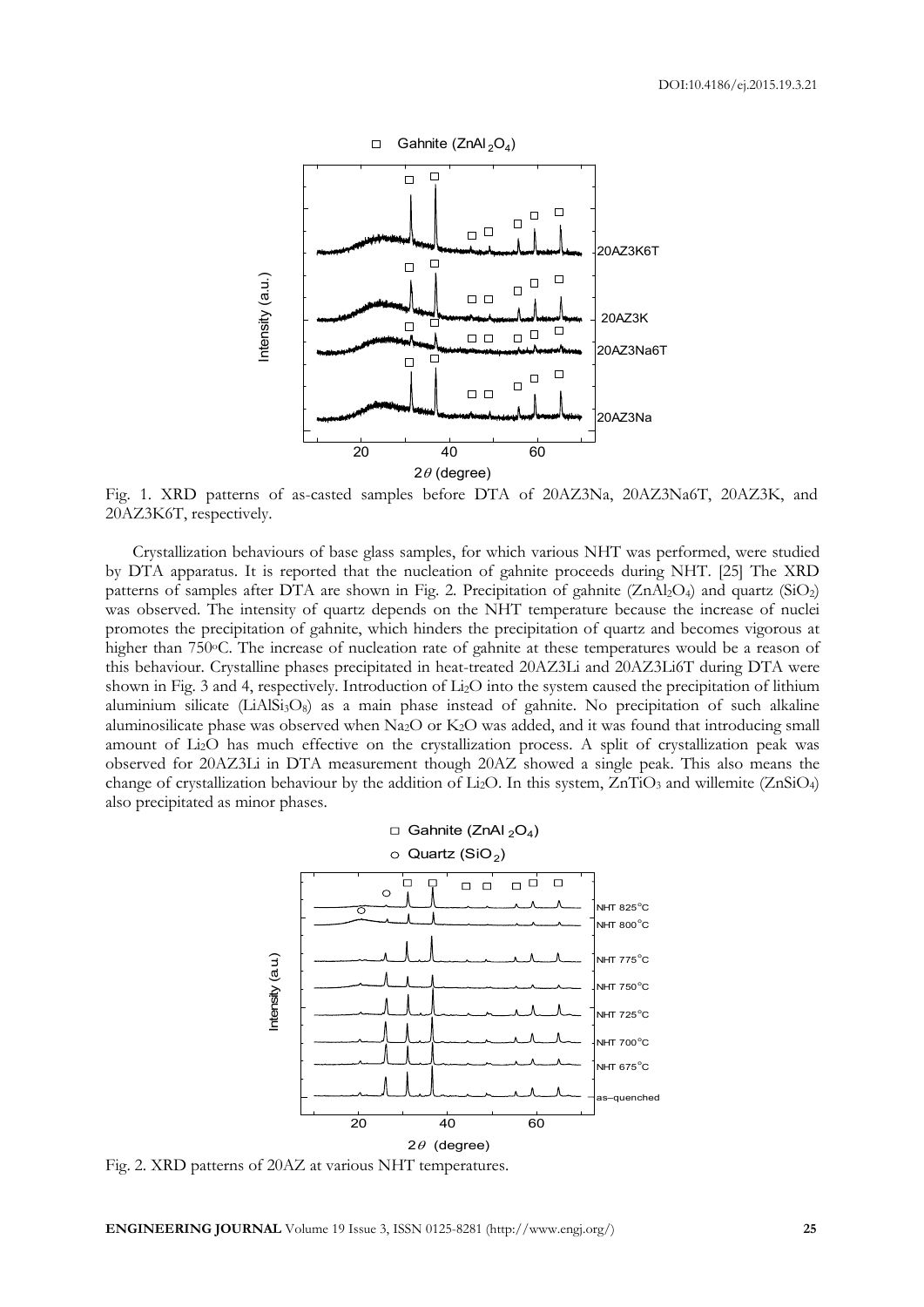

Fig. 3. XRD patterns of 20AZ3Li at various NHT temperatures.



Fig. 4. XRD patterns of 20AZ3Li6T at various NHT temperatures.



Fig. 5. XRD patterns of 20AZ, 20AZ3Li6T, 20AZ3Na6T, and 20AZ3K6T, respectively.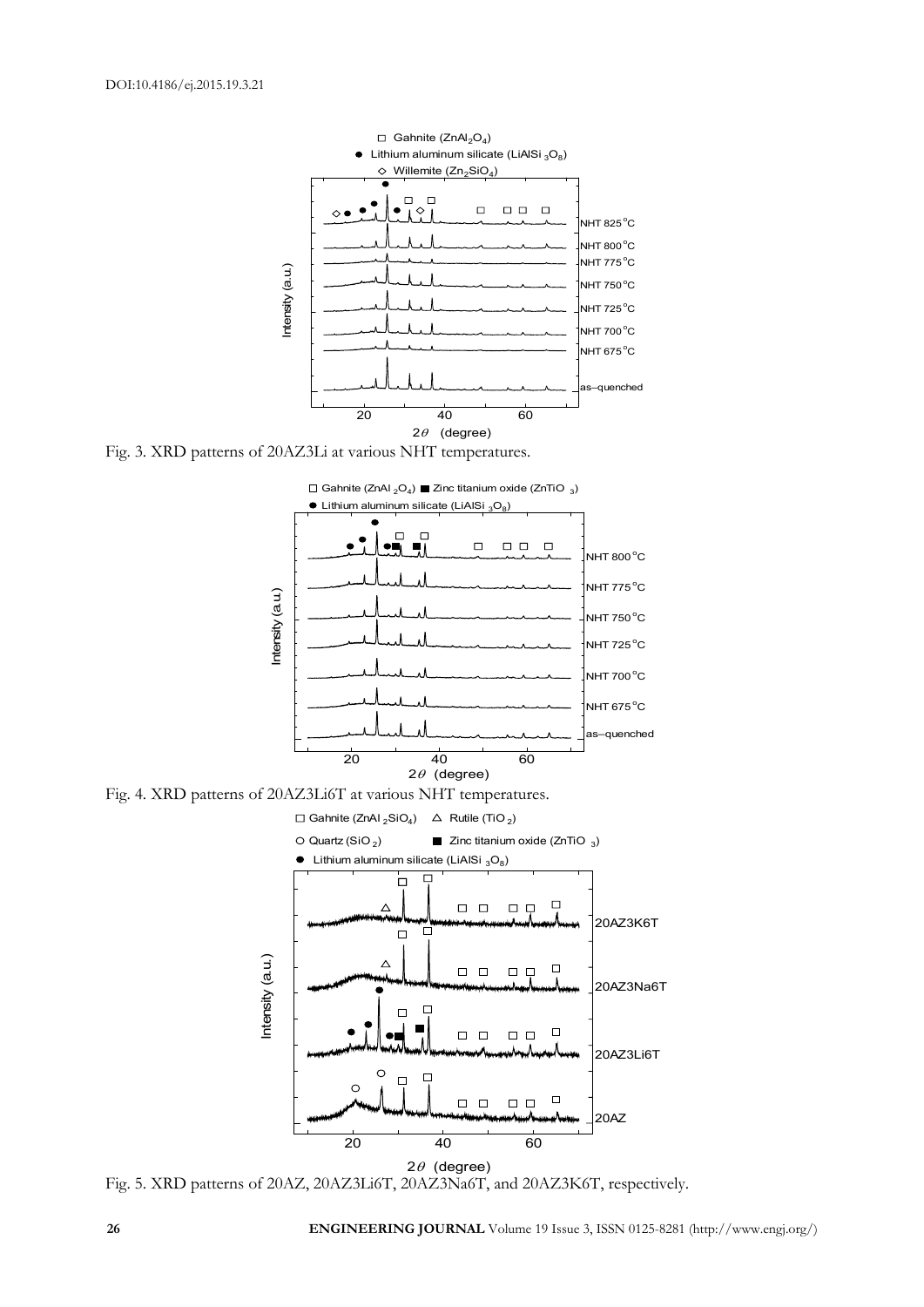The effect of adding alkaline metal oxides with nucleating agent on the crystalline phases was shown in Fig. 5. Lithium aluminium silicate is the predominant phase when Li2O was added. Gahnite and zinc titanium oxide were minor phases in 20AZ3Li6T; meanwhile, Rutile precipitated as a minor phases in  $20AZ3Na6T$  and  $20AZ3K6T$ . That means  $ZnO$  remains much in glassy phase so all  $TiO<sub>2</sub>$  combine with ZnO to be  $ZnTiO<sub>3</sub>$  in 20AZ3Li6T. On the other hand, in 20AZ3K6T and 20AZ3N6T, ZnO is consumed for the precipitation of Gahnite and there are lacks of ZnO in glassy phase. Therefore, the rest of ZnO in glass combines with  $TiO<sub>2</sub>$  to be  $ZnTiO<sub>3</sub>$  and the rest of  $TiO<sub>2</sub>$  precipitated independently as rutile. In order to investigate the crystallization process of 20AZ3Li, precipitated phases in samples which were heated to selected temperatures (800°C, 900°C, 1000°C, 1100°C, and 1200°C) in the DTA apparatus were measured. The results are shown in Fig. 6. At low temperatures (800°C and 900°C), only eucryptite (LiAlSiO<sub>4</sub>) precipitated, the appearances of glasses were still transparent. Between 900 and 1000 °C eucryptite transformed to  $LiAlSi<sub>3</sub>O<sub>8</sub>$  and the sample became opaque. After that, gahnite and willemite precipitated.

 $20ZnO-20Al_2O_3-57SiO_2-3Li_2O$  NHT  $750^{\circ}$ C



Fig. 6. XRD patterns of 20AZ3Li after stop DTA at various temperatures.

In the sample containing Li<sub>2</sub>O, a part of ZnO in the parent glass needs to precipitate as a phase except gahnite because a part of  $Al_2O_3$  is consumed in the precipitation of LiAlSi<sub>3</sub>O<sub>8</sub>. Then, ZnO precipitated as willemite  $(Zn_2SiO_4)$  in 20AZ and as  $ZnTiO_3$  in 20AZ3Li6T. The addition of  $TiO_2$  suppressed the formation of willemite and accelerated the precipitation of  $ZnTiO<sub>3</sub>$ . On the other hand, the crystallization processes of 20AZ3Li6T are different from 20AZ3Li (Fig. 7). Gahnite precipitated from the lower temperature and it precipitated the same time with spodumene and LiAlSi<sub>3</sub>O<sub>8</sub> at DTA 900 $\degree$ C. However, all of spodumene changed the form to be LiAlSi<sub>3</sub>O<sub>8</sub> at DTA 1100<sup>o</sup>C. Moreover,  $ZnTiO<sub>3</sub>$  precipitated at DTA 1200<sup>o</sup>C which means there are rich of  $ZnO$  in glassy phase to form with  $TiO<sub>2</sub>$  at DTA higher temperature.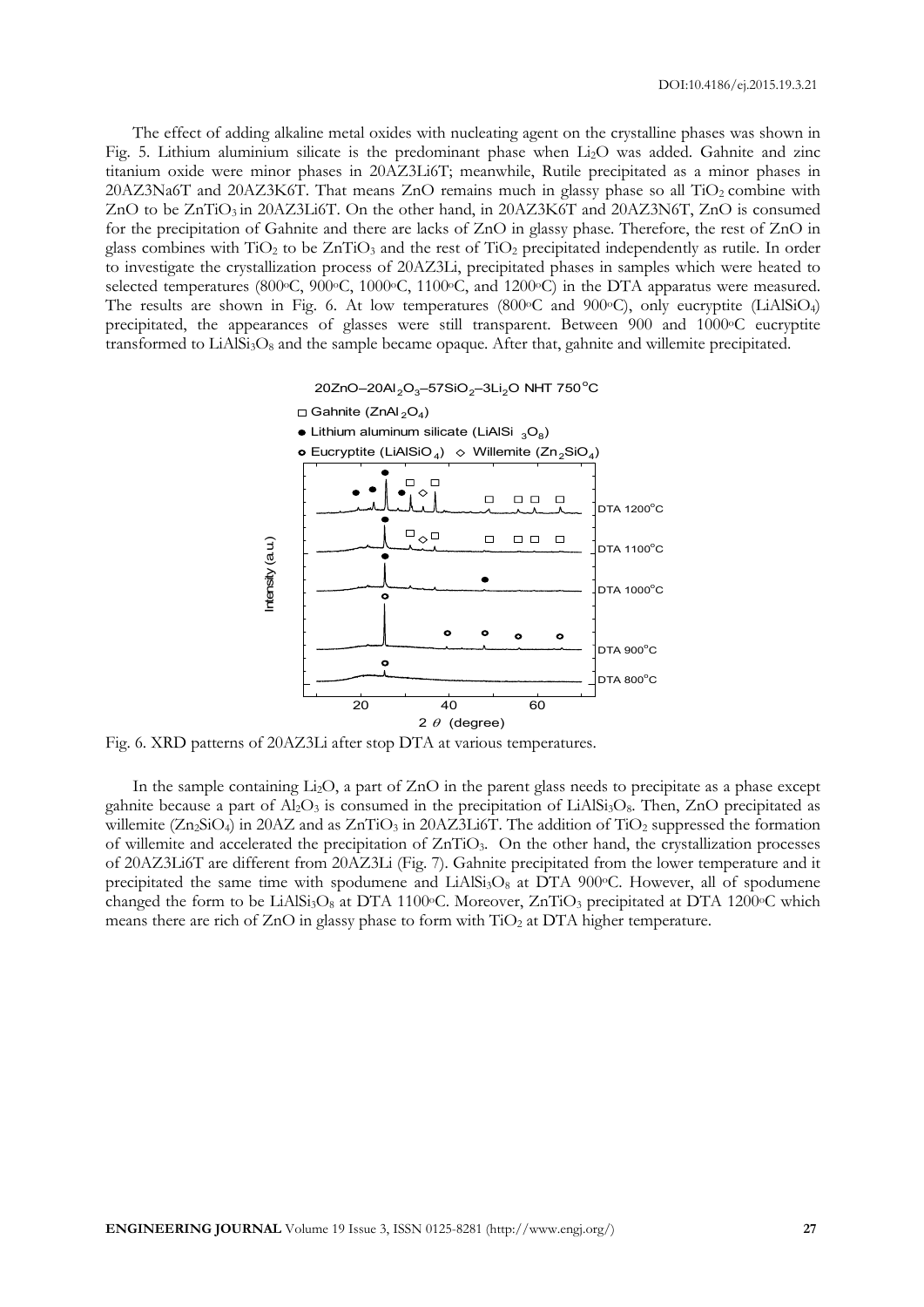

Fig. 7. XRD patterns of 20AZ3Li6T after stop DTA at various temperatures.

In cased of adding Na<sub>2</sub>O and K<sub>2</sub>O (without TiO<sub>2</sub>), only gahnite precipitated as shown in Fig. 8. However, after  $TiO<sub>2</sub>$  was introduced in 20AZ3Na6T, gahnite precipitated as a main phase and rutile (TiO<sub>2</sub>) precipitated as minor phase.



Fig. 8. XRD patterns of as-casted samples after DTA of 20AZ3Na, 20AZ3Na6T, 20AZ3K, and 20AZ3K6T, respectively.

The dependence of crystal sizes of lithium aluminium silicate on NHT temperature for base glass, 20AZ3Li, and 20AZ3Li6T, respectively was shown in Fig. 9. Sizes increased when  $TiO<sub>2</sub>$  was added.  $TiO<sub>2</sub>$ did not affect to the nucleation rate in this system even though it acts as nucleating agent. According to the appearances of glasses which are shown in Table 3, 20AZ3Li6T showed surface crystallization. That means the crystal growth rate of 20AZ3Li6T if higher than 20AZ3Li. To obtain nanoparticle sizes, high density of volume nucleation should be achieved before crystal begins to grow; therefore crystal growth rate should be slow. That is one possibility of larger sizes of 20AZ3Li6T than 20AZ3Li. As the previous study in this system [22], transparent glasses could be obtained if the sizes were in the range of 10-20 nm. In this case, all samples are opaque and the sizes are in the range of 30-45 nm.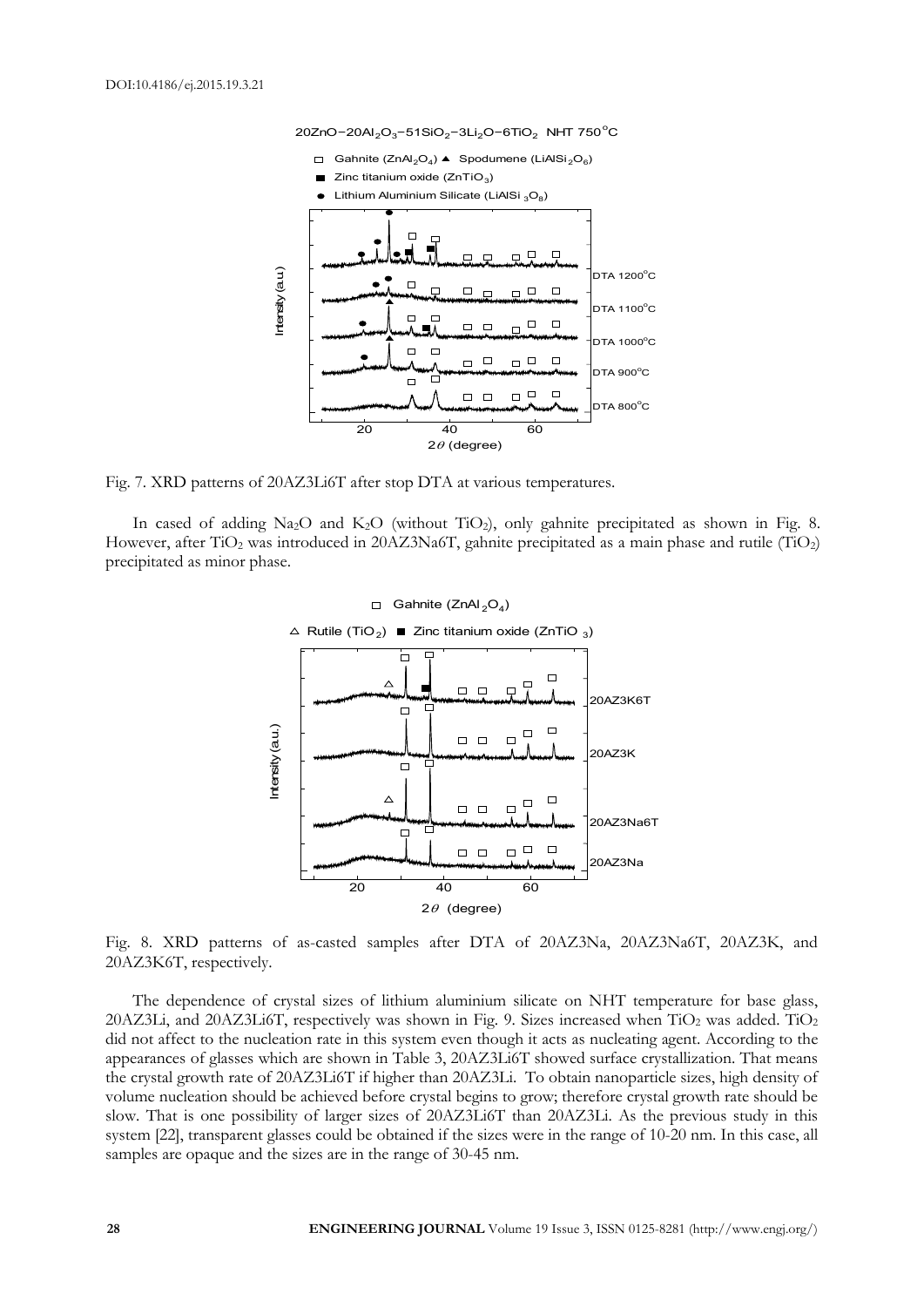

20AZ3Li □ 20AZ3Li6T

Fig. 9. Relationship between crystal sizes and NHT temperature of 20AZ, 20AZ3Li, and 20AZ3Li6T, respectively.

The effect of alkaline-earth metal oxides addition on the glass transition temperature  $(T_g)$ , and crystallization peak temperature  $(T_c)$  was shown in Fig. 10. When adding only alkaline-earth metal oxides (20AZ3Ca, 20AZ3Sr, 20AZ3Ba), glasses melted during DTA measurement until 1200oC without showing any clear crystallization peaks. That is due to low viscosity and we could see endothermic peak. DTA was stopped around 1100<sup>o</sup>C and the appearances were still transparent. It could be implied that crystal grows during DTA 1100°C to 1200°C and sizes are larger than the wavelength of visible light. Light could not pass through the crystal and scattered so the samples became opaque. In case of adding alkaline-earth metal oxides with TiO2 (20AZ3Ca6T, 20AZ3Sr6T, 20AZ3Ba6T), glasses did not melt or change the form during DTA. Moreover, two crystallization peaks appeared in 20AZ3Sr6T and 20AZ3Ba6T in which gahnite precipitated first and rutile precipitated separately at DTA higher temperature (Fig. 11 and 12).





Fig. 10. DTA curves of 20AZ3Ca, 20AZ3Sr, 20AZ3Ba, 20AZ3Ca6T, 20AZ3Sr6T, and 20AZ3Ba6T.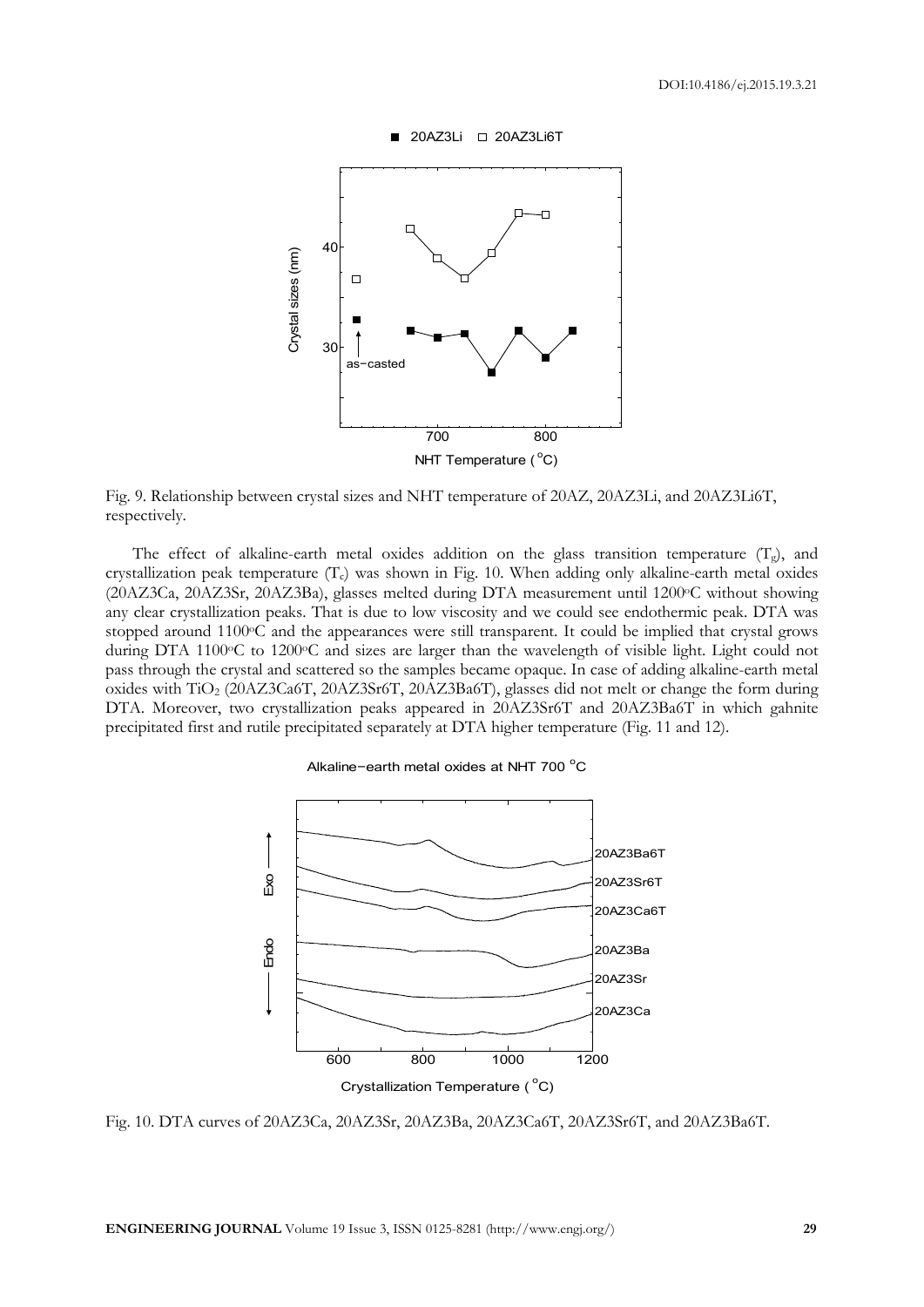

Fig. 11. XRD patterns of 20AZ3Sr6T at NHT 700°C compare between DTA 1000°C and 1200°C.



 $20ZnO-20Al_2O_3-51SiO_2-3BaO-6TiO_2$  NHT 700<sup>°</sup>C

Fig. 12. XRD patterns of 20AZ3Ba6T at NHT 700°C compare between DTA 1000°C and 1200°C.

The precipitated phases in the sample containing alkaline-earth metal oxides were shown in Fig. 13. Gahnite precipitated as predominant phase in all samples; in addition, rutile precipitated as minor phase when TiO<sub>2</sub> was added. Quartz precipitated as minor phase in 20AZ3Ca, 20AZ3Sr and it was still remain in 20AZ3Ca6T and suppressed in 20AZ3Sr6T.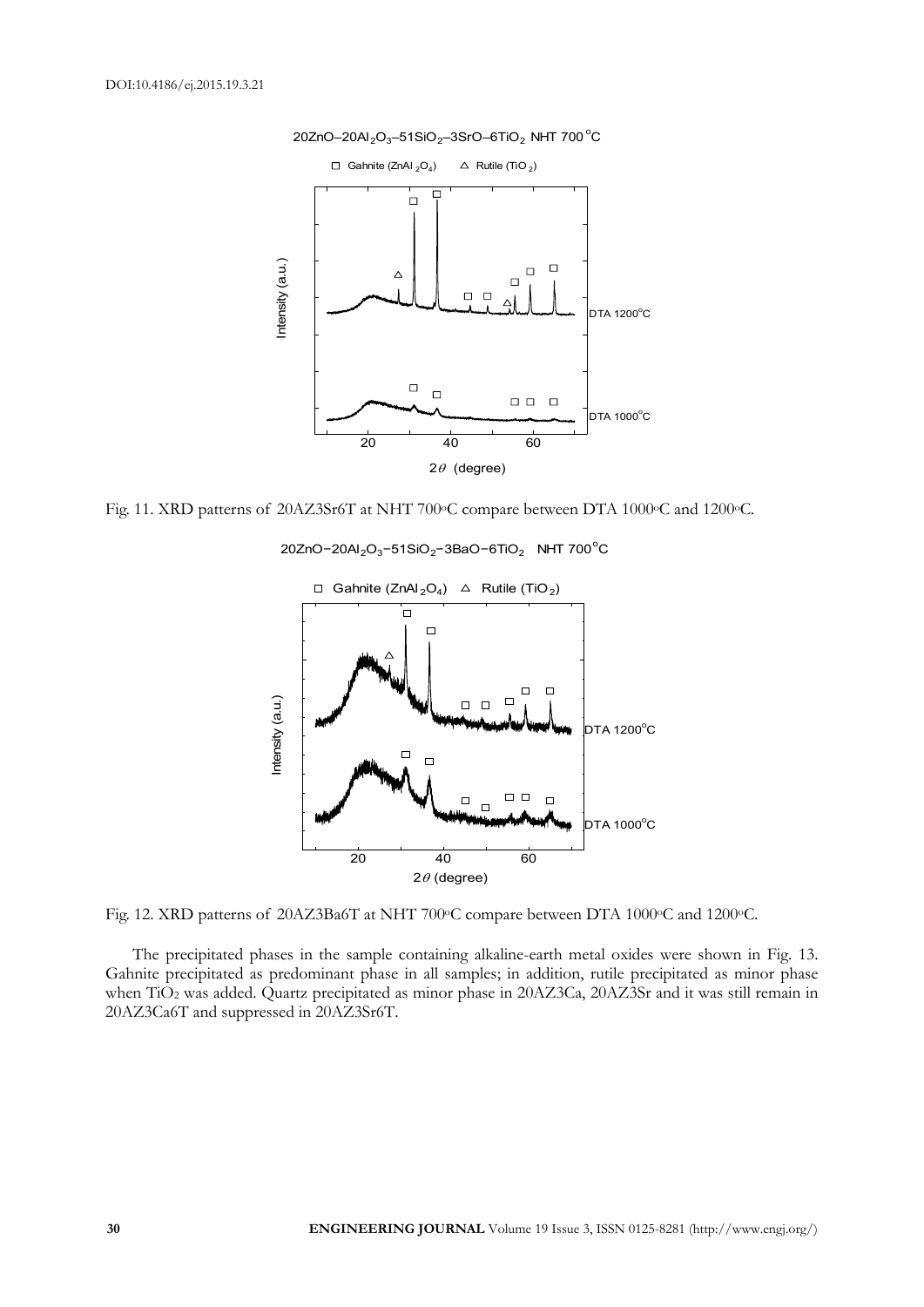

Alkaline−earth metal oxides at NHT 700 °C

Fig. 13. XRD patterns of 20AZ3Ca, 20AZ3Sr, 20AZ3Ba, 20AZ3Ca6T, 20AZ3Sr6T, and 20AZ3Ba6T, respectively.

The dependence of crystal sizes of Gahnite on NHT temperatures for alkaline-earth metal oxides addition was shown in Fig. 14. The sizes of 20AZ3Ca, 20AZ3Ca6T, 20AZ3Sr, 20AZ3Sr6T, and 20AZ3Ba6T were larger than 100 nm. Crystal sizes of 20AZ3Ba6T were around 30-50 nm and smaller than base glass because  $TiO<sub>2</sub>$  increased number of nuclei. However, the addition of  $TiO<sub>2</sub>$  did not promote nucleation in the others.



Fig. 14. The relationship between crystal sizes and NHT temperatures of 20AZ, 20AZ3Ba, and 20AZ3Ba6T, respectively.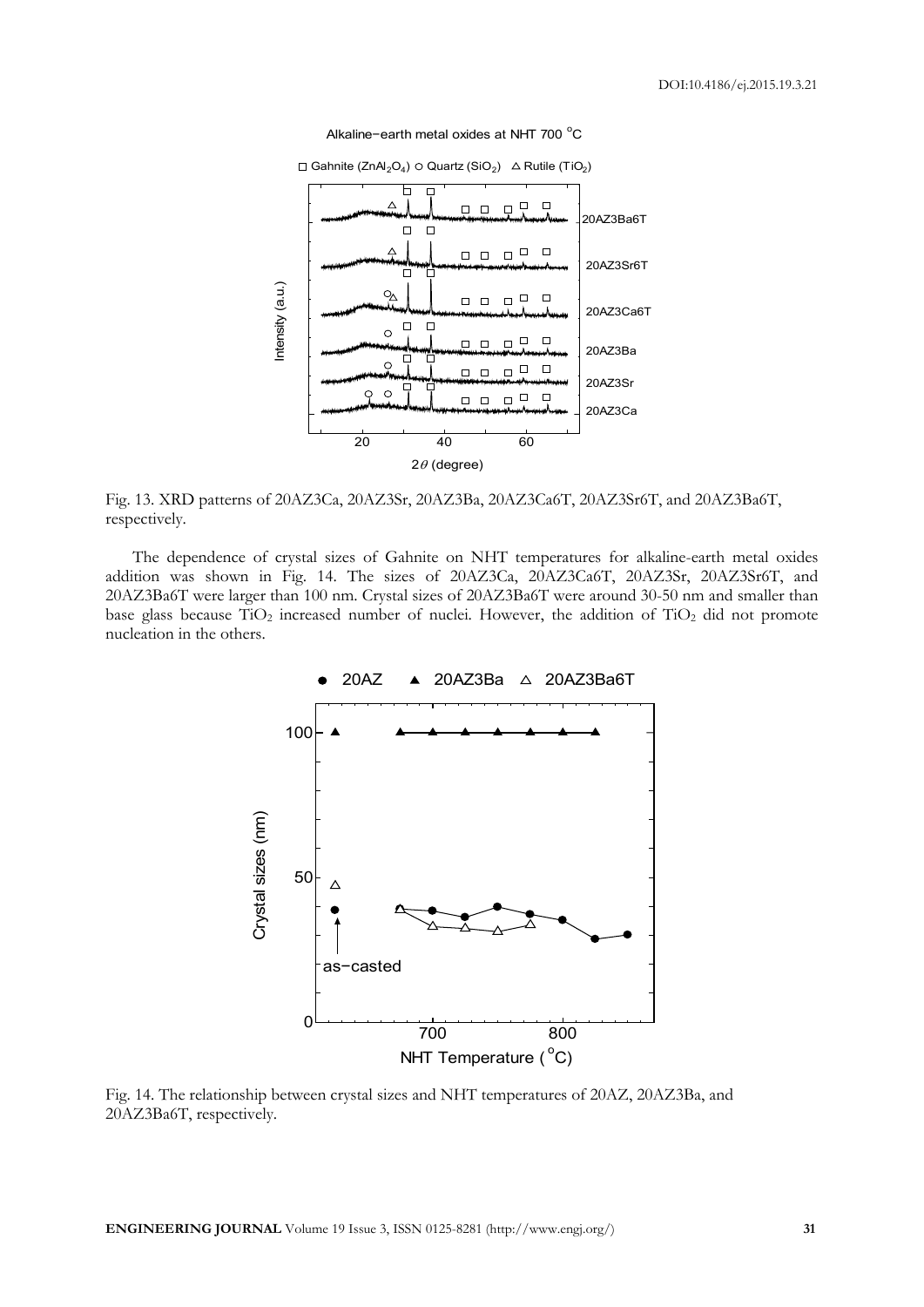### **4. Conclusions**

Alkaline metal oxides affected the glass-formation of ZAS glasses. Glasses could be formed when  $Li<sub>2</sub>O$  was introduced in the system. On the other hand, homogeneous glasses were not obtained when Na2O and K2O were added due to the precipitation of gahnite. The precipitation of gahnite was observed in all systems. When 3 mol% of L<sub>12</sub>O was added, lithium aluminium silicate precipitated in the crystallization process as the main phase instead of gahnite and crystallization behaviour changed much. TiO<sub>2</sub> added as a nucleating agent tends to form a compound with ZnO when extra ZnO exists. Because glasses could be formed only when Li<sub>2</sub>O addition, crystal sizes are larger than 100 nm when adding Na<sub>2</sub>O and K<sub>2</sub>O but sizes are around 30-40 nm when adding  $Li<sub>2</sub>O$  or  $Li<sub>2</sub>O$  and  $TiO<sub>2</sub>$ .

 All glasses could be formed when adding alkaline-earth metal oxides but they were melted during DTA due to low viscosity. After added TiO<sub>2</sub>, all glasses did not melt or change the form and  $T_c$  obtained. According to crystalline phases, Gahnite precipitated predominantly and later quartz precipitated; however, quartz was suppressed and rutile precipitated instead after the addition of TiO2. In case of sizes, only 20AZ3Ba6T are in the range of 30-50 nm, the others are larger than 100 nm.

### **Acknowledgement**

I particularly wish to acknowledge the financial support supplied by Monbukagakushou Scholarship and Kyoto Institute of Technology for giving me good chance to study abroad in Japan.

### **References**

- [1] T. Wakasugi, and R. Ota, "Nucleation behavior of  $Na<sub>2</sub>O<sub>2</sub>$  glasses with small amount of additive," *Journal of Non-Crystalline Solids*, vol. 274, pp. 175-180, 2000.
- [2] M. Rezvani, B. Eftekhari-Yekta, M. Solati-Hashjin, and V. K. Marghussian, "Effect of Cr<sub>2</sub>O<sub>3</sub>, Fe<sub>2</sub>O<sub>3</sub> and TiO<sub>2</sub> nucleants on the crystallization behaviour of  $SiO_2-Al_2O_3-CaO-MgO(R_2O)$  glass-ceramics," *Ceramics International*, vol. 31, pp. 75-80, 2005.
- [3] S. Morimoto, and N. Kuriyama, "Effect of TiO<sub>2</sub>,  $ZrO_2$  and P<sub>2</sub>O<sub>5</sub> on the crystallization of SiO<sub>2</sub>–Al<sub>2</sub>O<sub>3</sub>– MgO–CaO–Na2O glass system," *J. Ceram. Soc. Jpn.*, vol. 104 (5), pp. 442-443, 1996.
- [4] G. Tammann, and Z. Elektrochem, "Solid-Vapor reaction," in *Inorganic Materials Synthesis and Fabrication*, New Jersey, pp. 532, 1904.
- [5] V. M. Fokin, E. D. Zanotto, and J. Schmelzer, "Homogeneous nucleation versus glass transition temperature of silicate glasses," *J. Non-Cryst. Solids*, vol. 321, pp. 52-65, 2003.
- [6] Z. P. Lu, Y. Li, and S. C. Ng, "Reduced glass transition temperature and glass forming ability of bulk glass forming alloys," *J. Non-Cryst. Solids*, vol. 270, pp. 103-114, 2002.
- [7] V. M. Fokin, M. L. F. Nascimento, and E. D. Zanotto, "Correlation between maximum crystal growth rate and glass transition temperature of silicate glasses," *Journal of Non-Crystalline Solids*, vol. 351, pp. 789-794, 2005.
- [8] V. M. Fokin, E. D. Zanotto, and J. W. P. Schmelzer, "Homogeneous nucleation versus glass transition temperature of silicate glasses," *Journal of Non-Crystalline Solids*, vol. 321, pp. 52-65, 2003.
- [9] M. C. Weinberg, "Mullite formation kinetic from a porcelain stoneware body for tiles production," *J. Am. Ceram. Soc.*, vol. 74, pp. 1905-1919, 1991.
- [10] T. Takei, Y. Kameshima, A. Yasumori, and K. Okada, "Crystallization kinetics of mullite from Al2O3-SiO2 glasses under non-isothermal conditions," *J. Eur. Ceram. Soc.*, vol. 21, pp. 2487-2493, 2000.
- [11] K. Cheng, J. Wan, and K. Liang, "Differential thermal analysis on the crystallization kinetics of K2O– B2O3–MgO–Al2O3–SiO2–TiO2–F glass," *J. Am. Ceram. Soc.*, vol. 82, pp. 1212-1216, 1999.
- [12] Y. Q. Gao, and W. Wang, "On the activation energy of crystallization in metallic glasses," *J. Non-Cryst. Solids*, vol. 81, pp. 129-134, 1986.
- [13] P. K. Gupta, G. Baranta, and I. L. Denry, "DTA peak shift studies of primary crystallization in glasses," *Journal of Non-Crystalline Solids*, vol. 317, pp. 254-269, 2003.
- [14] V. M. Fokin, E. D. Zanotto, "Crystal nucleation in silicate glasses: the temperature and size dependence of crystal/liquid surface energy," *Journal of Non-Crystalline Solids*, vol. 265, pp. 105-112, 2000.